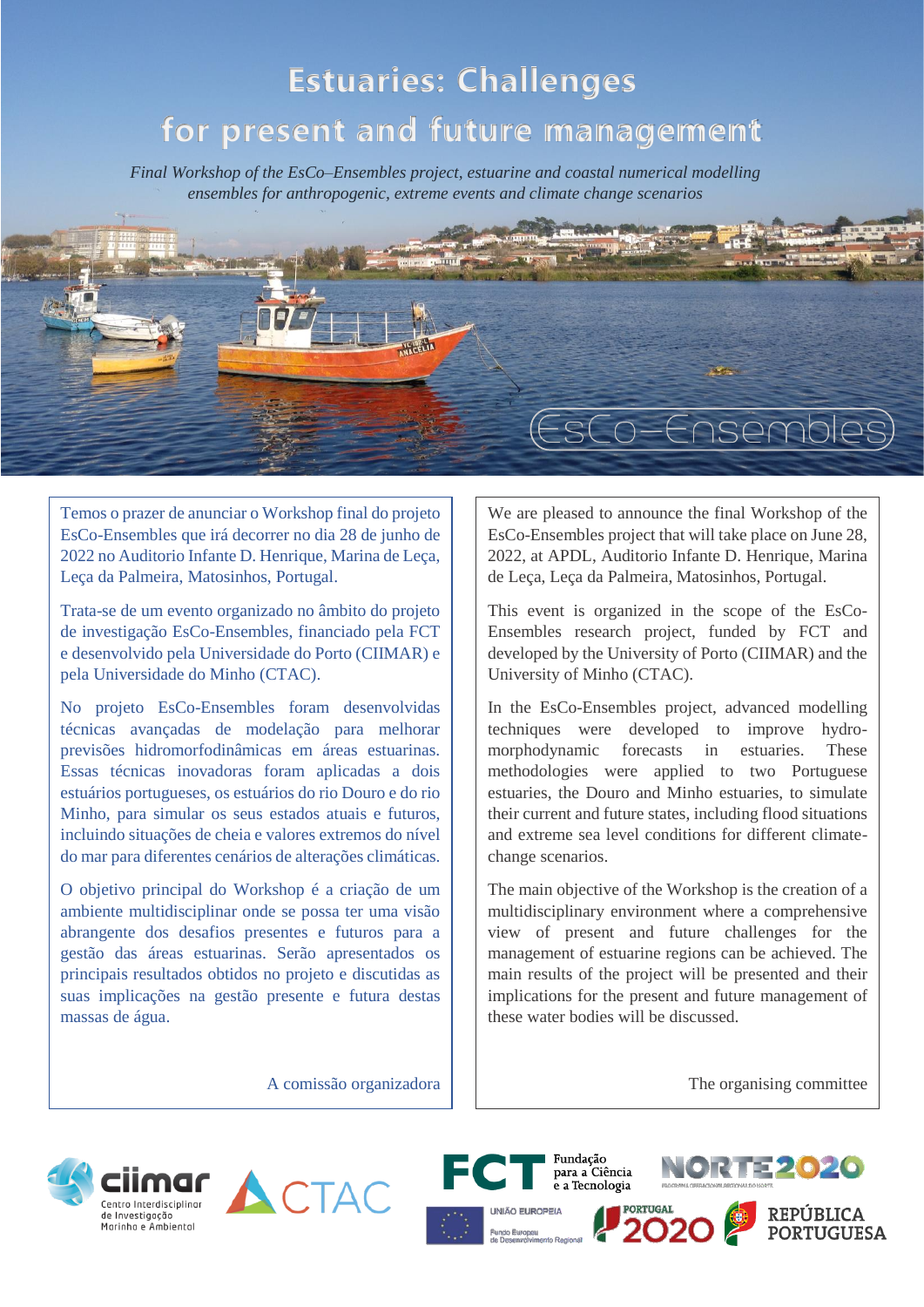### Estuaries: Challenges for present and future management

(EsCo-Ensembles)

*Final Workshop of the EsCo–Ensembles project, Estuarine and coastal numerical modelling ensembles for anthropogenic, extreme events and climate change scenarios*

**When:** 28 June 2022

Where: APDL - Auditório Infante D. Henrique, Marina, Leça da Palmeira (41.188767°N, -8.704256°W)

**Registration:** Free but mandatory and limited to a maximum number of participants. Please, register at: [https://www.cognitoforms.com/AnaBio1/EstuariesChallengesForPresentAndFutureManagement](https://www.cognitoforms.com/AnaBio1/EstuariesChallengesForPresentAndFutureManagement?fbclid=IwAR0RvkrCzg3vCmpiYitvbZmWu7wLtsYrPxpjBBtLOEBHu6gdTZVyYP8Mvng)

#### **PROGRAMME**

09:30–10:00h Welcome & registration

10:00–10:30h Opening session: Professor Veloso Gomes (Project Coordinator), Professor Rodrigo Ozorio (member of the CIIMAR board of directors), Professor Barroso de Aguiar (Director of the CTAC- Centre for Territory, Environment and Construction)

#### 10:30–11:00h *Coffee break*

11:00–13:00h Session I

| 11:00-11:40h   | Estuarine management in a changing world $-$ risks, challenges and opportunities $-$<br>Professor Mike Elliott (University of Hull and IECS Ltd, UK) |
|----------------|------------------------------------------------------------------------------------------------------------------------------------------------------|
| 11:40-12:00h   | $\text{EsCo-Ensembles project: objectives and methodologies} - \text{Isabel Iglesias (CIIMAR)}$                                                      |
| $12:00-12:20h$ | Hydro-morphodynamic surveys in the Minho and Douro estuaries $-Ana Bio$<br>(CIIMAR)                                                                  |
| $12:20-12:40h$ | Modelling the hydro-morphodynamics of the Minho and Douro estuaries $-Jos\acute{e}$<br>Pinho/Willian Melo (CTAC/University of Minho)                 |
| $12:40-13:00h$ | MELOA Drifters: waves and surface current tracking in estuaries and adjacent areas<br>$-José Paulo Pinto (IH)$                                       |

#### 13:00–14:00h *Lunch*

#### 14:00–16:00h Session II

| 14:00-14:40h                | Coastal protection service provided by vegetated ecosystems: analysis of flow-<br>vegetation interaction - Professor Maria Maza, University of Cantabria |
|-----------------------------|----------------------------------------------------------------------------------------------------------------------------------------------------------|
| $14:40-15:00h$              | Estuaries in geological framework - some examples – Helena Granja (CIIMAR)                                                                               |
| $15:00-15:20h$              | Anadromous fishery and water quality in the Mondego estuary: where is the link? –<br><i>Yorgos Stratoudakis (IPMA)</i>                                   |
| $15:20-15:40h$              | The importance of long-term monitoring programs to detect changes in biological<br>communities – Martina Ilarri (CIIMAR)                                 |
| 15:40-16:00h                | Water quality monitoring in the Douro estuary $-$ Isabel Costa (CIIMAR)                                                                                  |
| $16:00-16:30h$ Coffee Break |                                                                                                                                                          |